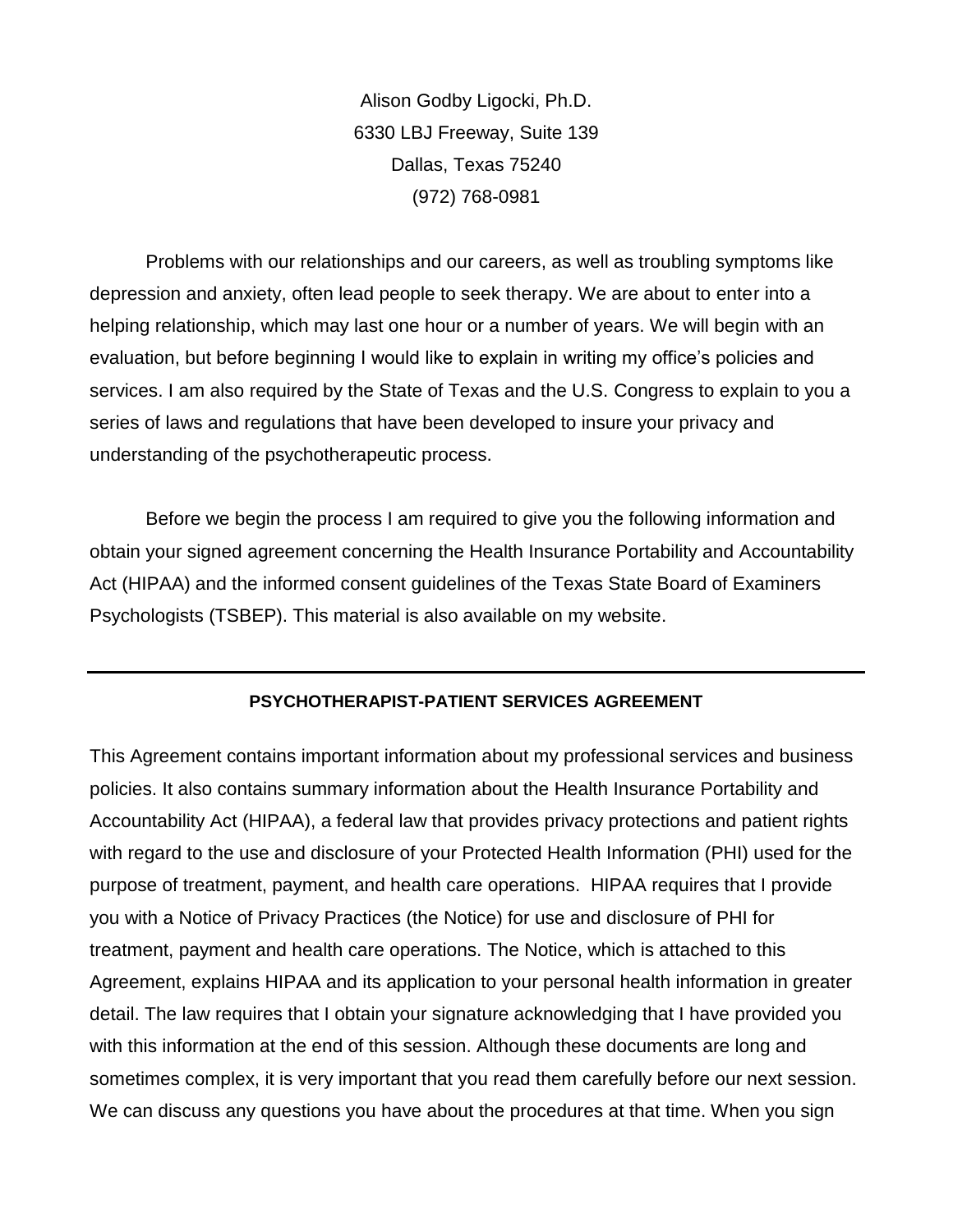this document, it will also represent an agreement between us. You may revoke this Agreement in writing at any time. That revocation will be binding on me unless I have taken action in reliance on it; if there are obligations imposed on me by your health insurer in order to process or substantiate claims made under your policy; or if you have not satisfied any financial obligations you have incurred.

## **PSYCHOLOGICAL SERVICES**

Psychotherapy is not easily described in general statements. It varies depending on the personalities of the psychologist and patient, and the particular problems that you are experiencing. My personal approach utilizes a variety of different methods that are selected to address the unique problems which you bring in to therapy. Psychotherapy is not the same as a visit to your medical physician. Instead, it calls for a very active effort on your part. In order for therapy to be most successful, you will have to work on things we talk about both during our sessions and at home.

Psychotherapy can have benefits and risks. Since therapy often involves discussing unpleasant aspects of your life, you may experience uncomfortable feelings like sadness, guilt, anger, frustration, loneliness, and helplessness. On the other hand, research has shown that psychotherapy has many benefits. Therapy often leads to better relationships, solutions to specific problems, and significant reductions in feelings of distress. However, there are no guarantees of what you personally will experience throughout the process.

Our first few sessions will involve an evaluation of your needs. By the end of the evaluation, I will be able to offer you some first impressions of what our work together will entail. Should you decide to continue with therapy, I will provide you with a treatment plan. You should evaluate this information along with your own opinions of whether you feel comfortable working with me. Therapy involves a large commitment of time, money, and energy, so you should be very careful about the therapist you select. If you have questions about my procedures or about my ability to help you with your specific issues, we should discuss these questions whenever they arise. If your doubts persist, I will be happy to help you set up a meeting with another mental health professional for an additional opinion.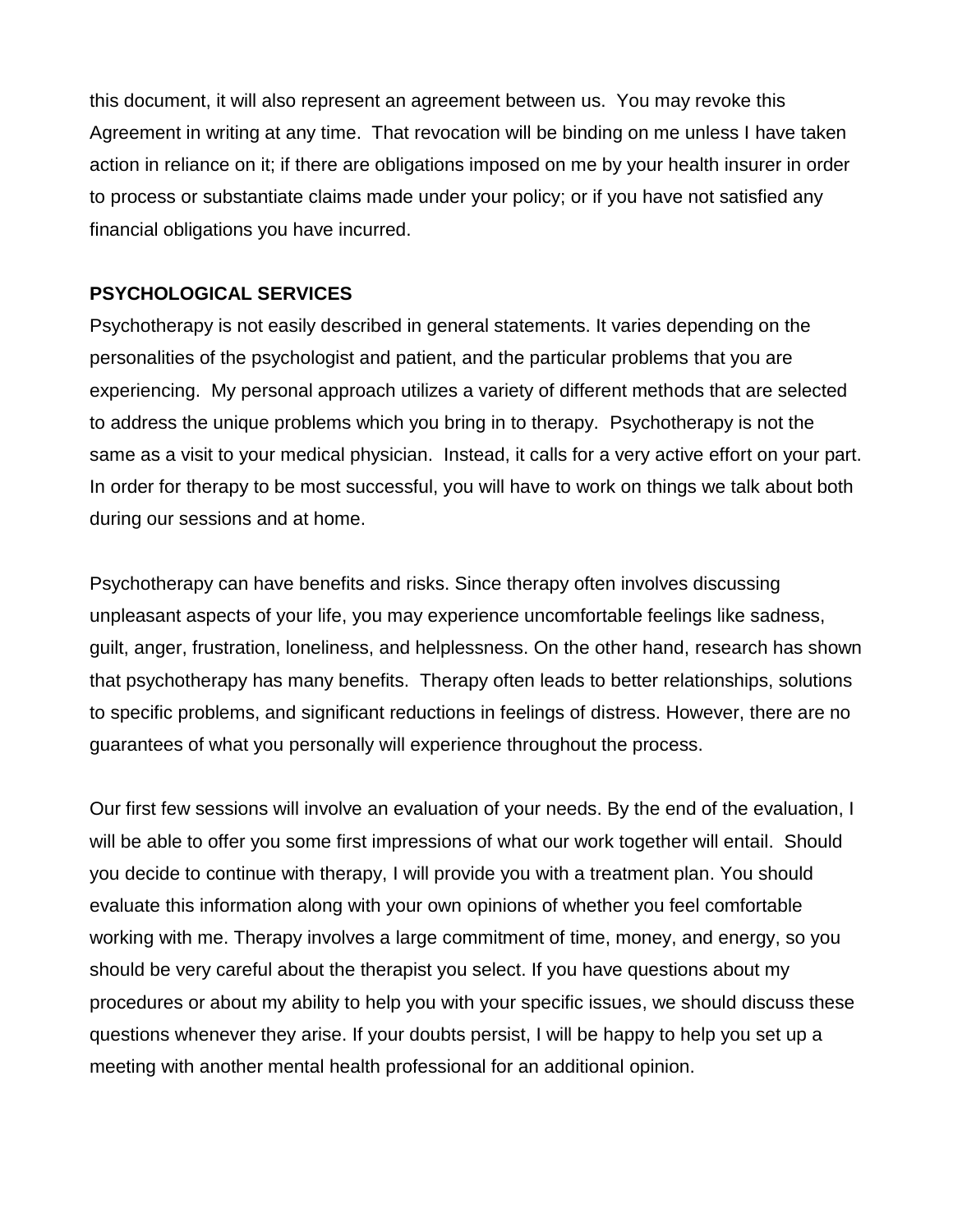#### **MEETINGS**

I normally conduct an initial evaluation that will last from 2 to 4 sessions. During this time, we can both decide if I am the best person to provide the services you need in order to meet your treatment goals. If you chose to begin psychotherapy following the evaluation, I will generally schedule you for one 50-minute session (one appointment hour of 50 minutes duration) per week at a time we agree on, although sometimes sessions may be longer or more frequent. Once an appointment hour is scheduled, you will be expected to pay for it unless you provide 24 hours advance notice of cancellation. If you miss an appointment without notice, you will be charged. You should be aware that charges for missed appointments are not covered by insurance and you will be responsible for payment. Payment for group therapy sessions are based on a placement in group and all sessions will be billed.

#### **PROFESSIONAL FEES**

My hourly fee is \$150. In addition to weekly appointments, I charge this amount for other professional services you may need, though I will break down the hourly cost if I work for periods of less than one hour. Other services include report writing, telephone conversations lasting longer than a few minutes, consulting with other professionals with your permission, preparation of records or treatment summaries, and the time spent performing any other service you may request of me. If you become involved in legal proceedings that require my participation, you will be expected to pay for all of my professional time, including preparation and transportation costs, even if I am called to testify by another party. Because of the complexity of legal involvement, I charge \$350 per hour for preparation and attendance at any legal proceeding. *Payment is accepted in the form of check or cash only*.

#### **CONTACTING ME**

Due to my work schedule, I am often not immediately available by telephone. While I am usually in my office between 8:00 AM – 5:00 PM, Monday through Thursday, I generally will not answer the phone when I am with a patient. When I am unavailable, you may leave a message on my confidential voicemail. I will make every effort to return your call on the same day you make it, with the exception of weekends and holidays. If you are difficult to reach, please inform me of some times when you will be available.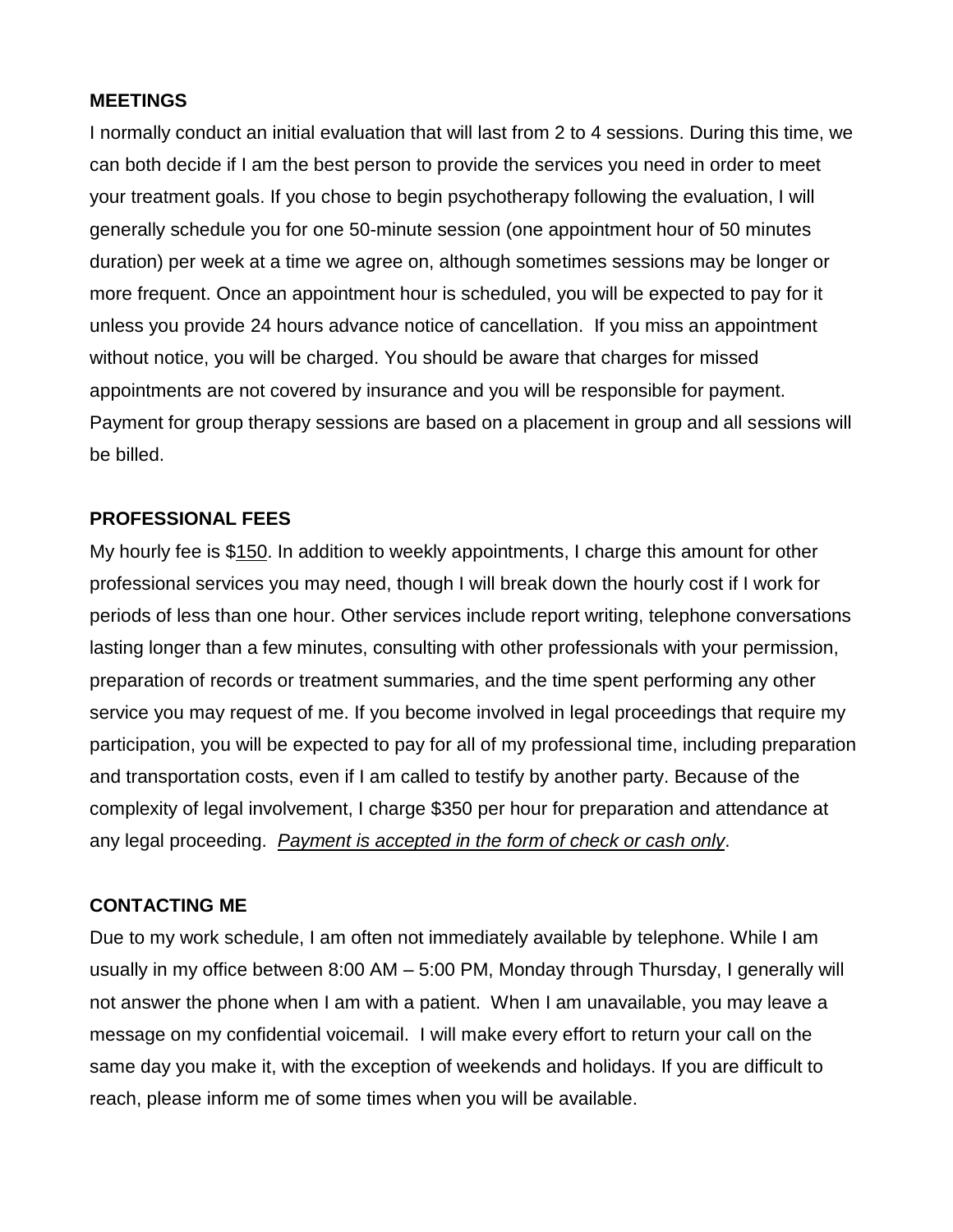In the case of an emergency after business hours, please call 911, your family physician, or the nearest emergency room and ask for the psychologist or psychiatrist on call. The following numbers may be of use for you in an emergency:

# **Crisis Intervention Service of North Texas at (214) 828-1000 Parkland Psychiatric Emergency Room—(214) 590-8761 Contact Dallas—(972) 233-2233**

If I will be unavailable for an extended time, I will provide you with the name of a colleague to contact, if necessary.

## **LIMITS ON CONFIDENTIALITY**

The law protects the privacy of all communications between a patient and a psychologist. In most situations, I can only release information about your treatment to others if you sign a written authorization form that meets certain legal requirements imposed by HIPAA. There are other situations that require only that you provide written, advance consent. Your signature on this Agreement provides consent for those activities, as follows:

- I may occasionally find it helpful to consult other health and mental health professionals about a case. During a consultation, I make every effort to avoid revealing the identity of my patient. The other professionals are also legally bound to keep the information confidential. If you don't object, I will not tell you about these consultations unless I feel that it is important to our work together. I will note all consultations in your Clinical Record (which is called "PHI" in my Notice of Psychologist's Policies and Practices to Protect the Privacy of Your Health Information).
- You should be aware that I practice with other mental health professionals and that I employ administrative staff. In most cases, I need to share protected information with these individuals for both clinical and administrative purposes, such as scheduling, billing and quality assurance. All of the mental health professionals are bound by the same rules of confidentiality. All staff members have been given training about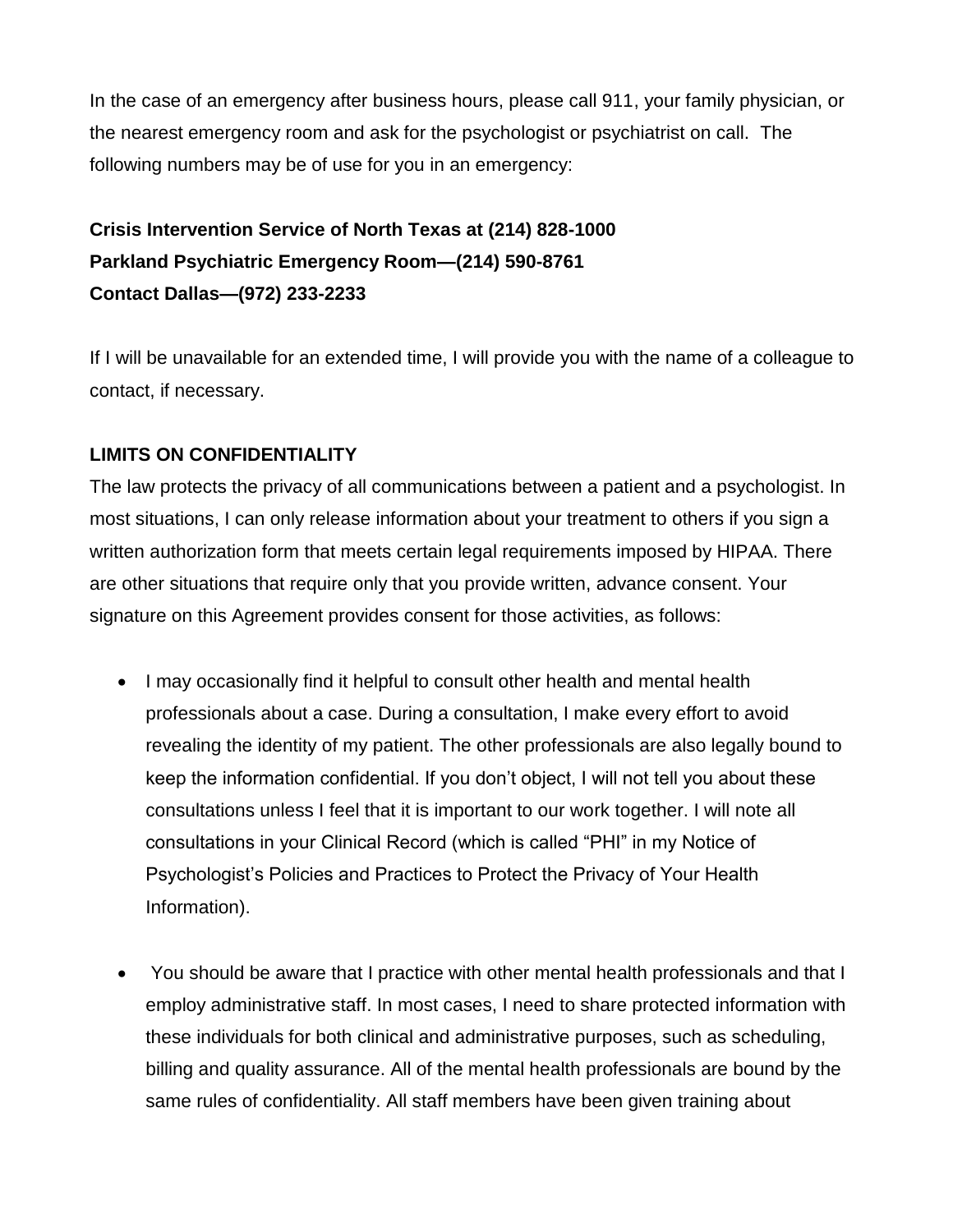protecting your privacy and have agreed not to release any information outside of the practice without the permission of a professional staff member.

- Disclosures required by health insurers or to collect overdue fees are discussed elsewhere in this Agreement.
- If a patient seriously threatens to harm himself/herself, I may be obligated to seek hospitalization for him/her, or to contact family members or others who can help provide protection. Texas law provides that a professional may disclose confidential information only to medical or law enforcement personnel if the professional determines that there is a probability of imminent physical injury by the patient to the patient or others, or there is a probability of immediate mental or emotional injury to the patient.

There are some situations where I am permitted or required to disclose information without either your consent or Authorization:

- If you are involved in a court proceeding and a request is made for information concerning your diagnosis and treatment, such information is protected by the psychologist-patient privilege law. I cannot provide any information without your (or your legal representative's) written authorization, or a court order. If you are involved in or contemplating litigation, you should consult with your attorney to determine whether a court would be likely to order me to disclose information.
- If a government agency is requesting the information for health oversight activities, I may be required to provide it for them.
- If a patient files a complaint or lawsuit against me, I may disclose relevant information regarding that patient in order to defend myself.
- If a patient files a worker's compensation claim, I must, upon appropriate request, provide records relating to treatment or hospitalization for which compensation is being sought.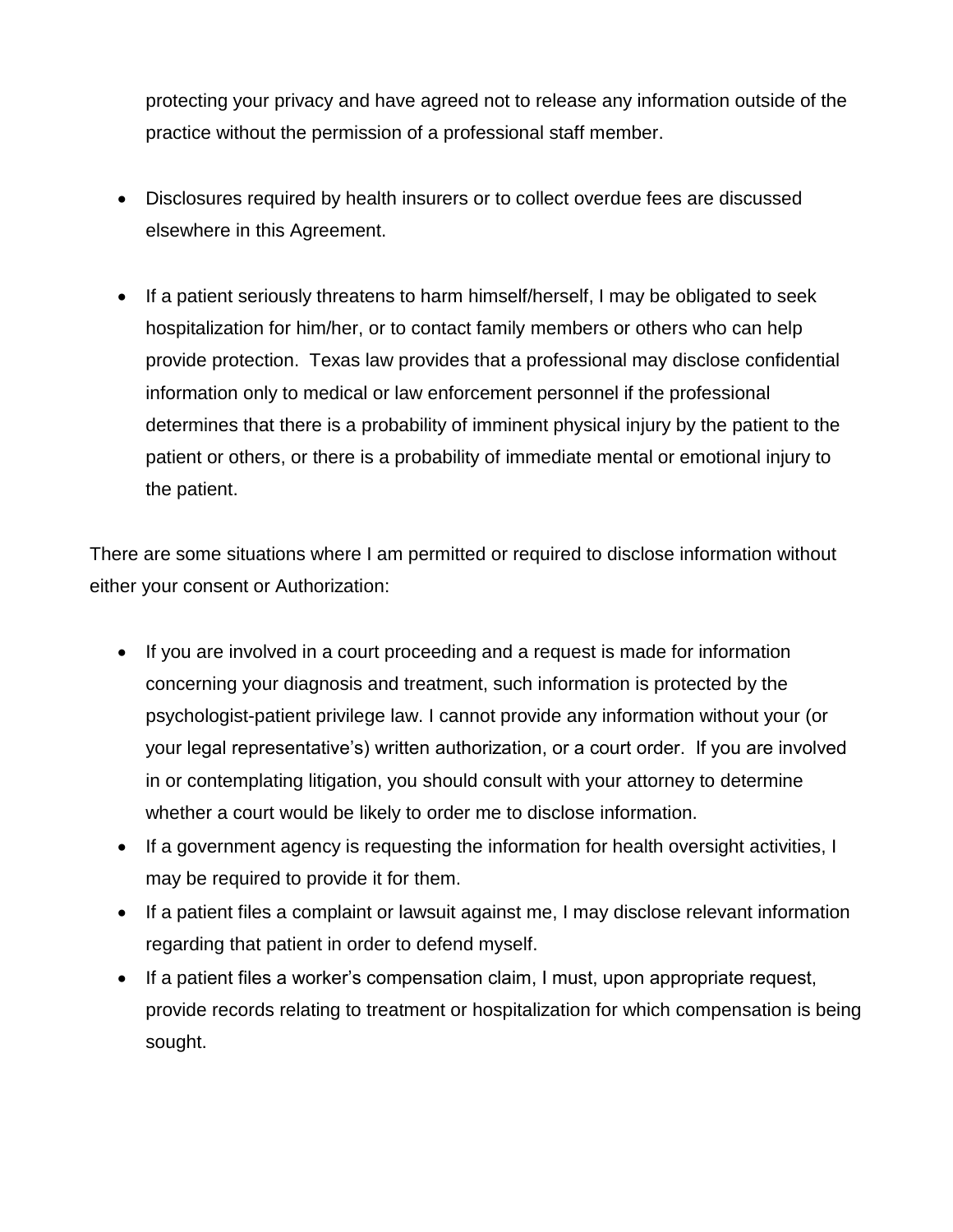There are some situations in which I am legally obligated to take actions, which I believe are necessary to attempt to protect others from harm and I may have to reveal some information about a patient's treatment. These situations are unusual in my practice.

- If I have cause to believe that a child under 18 has been or may be abused or neglected (including physical injury, substantial threat of harm, mental or emotional injury, or any kind of sexual contact or conduct), or that a child is a victim of a sexual offense, or that an elderly or disabled person is in a state of abuse, neglect or exploitation, the law requires that I make a report to the appropriate governmental agency, usually the Department of Protective and Regulatory Services. Once such report is filed, I may be required to provide additional information.
- If I determine that there is a probability that a patient will inflict imminent physical injury on another, or that the patient will inflict imminent physical, mental or emotional harm upon him/herself, or others, I may be required to take protective action by disclosing information to medical or law enforcement personnel or by securing hospitalization of the patient.

If any of the above situations arise, I will make every effort to fully discuss it with you before taking any action and I will limit my disclosure to what is necessary.

While this written summary of exceptions to confidentiality should prove helpful in informing you about potential problems, it is important that we discuss any questions or concerns that you may have now or in the future. The laws governing confidentiality can be quite complex, and I am not an attorney. In situations where specific advice is required, formal legal advice may be needed.

#### **PROFESSIONAL RECORDS**

You should be aware that, pursuant to HIPAA, I keep Protected Health Information about you in two sets of professional records. One set constitutes your Clinical Record. It includes information about your reasons for seeking therapy, a description of the ways in which your problem impacts on your life, your diagnosis, the goals that we set for treatment, your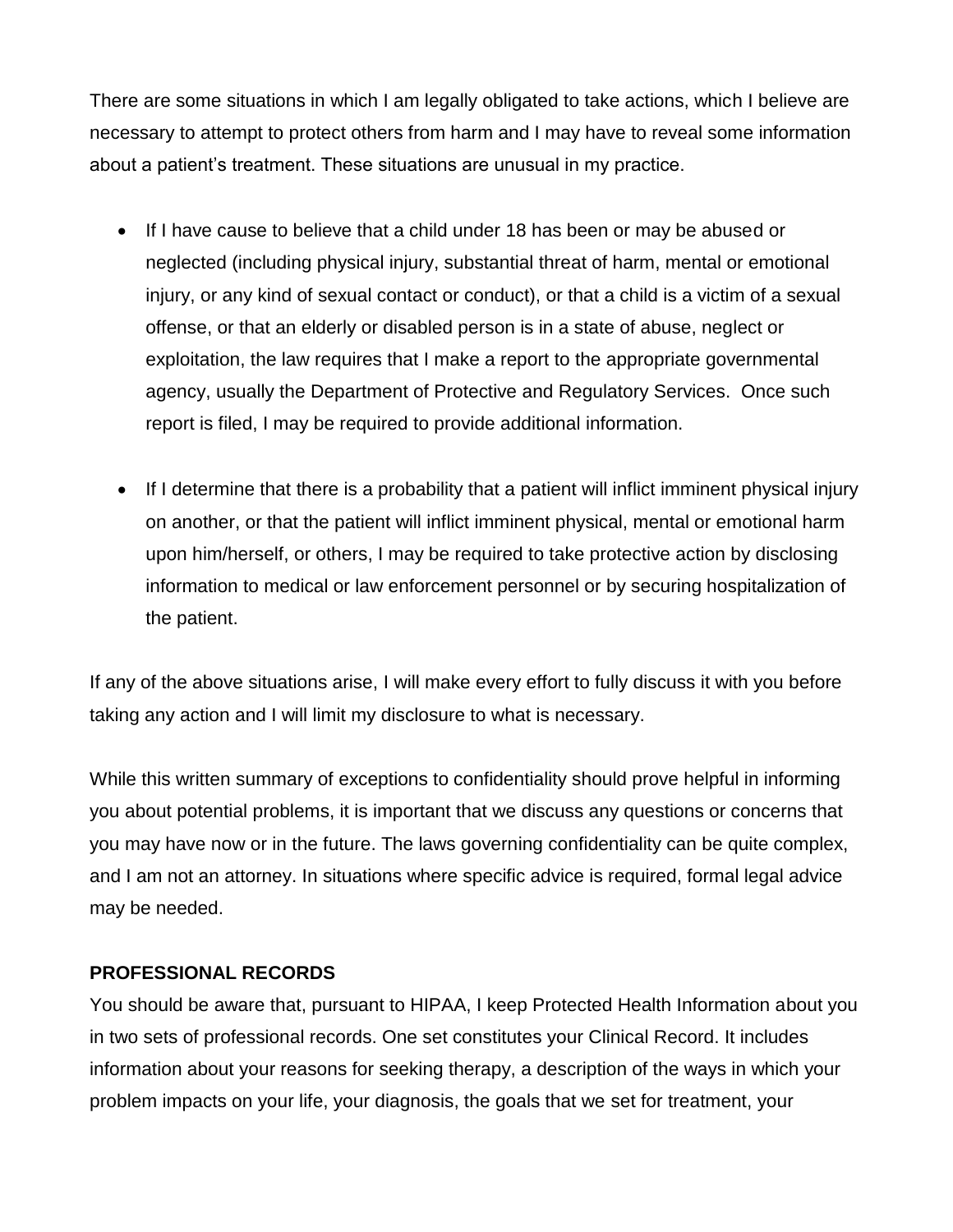progress towards those goals, your medical and social history, your treatment history, any past treatment records that I receive from other providers, reports of any professional consultations, your billing records, and any reports that have been sent to anyone, including reports to your insurance carrier. Except in unusual circumstances that involve danger to yourself and others, you may examine and/or receive a copy of your Clinical Record if you request it in writing. You should be aware that pursuant to Texas law, psychological test data are not part of a patient's record. Because these are professional records, they can be misinterpreted and/or upsetting to untrained readers. For this reason, I recommend that you initially review them in my presence, or have them forwarded to another mental health professional so you can discuss the contents. The exceptions to this policy are contained in the attached Notice Form. If I refuse your request for access to your Clinical Record, you have a right of review, which I will discuss with you upon your request.

In addition, I also keep a set of Psychotherapy Notes. These Notes are for my own use and are designed to assist me in providing you with the best treatment. While the contents of Psychotherapy Notes vary from client to client, they can include the contents of our conversations, my analysis of those conversations, and how they impact on your therapy. They also contain particularly sensitive information that you may reveal to me that is not required to be included in your Clinical Record. These Psychotherapy Notes are kept separate from your Clinical Record. While insurance companies can request and receive a copy of your Clinical Record, they cannot receive a copy of your Psychotherapy Notes without your signed, written Authorization. Insurance companies cannot require your Authorization as a condition of coverage nor penalize you in any way for your refusal. You may examine and/or receive a copy of your Psychotherapy Notes unless I determine that release would be harmful to your physical, mental or emotional health.

#### **PATIENT RIGHTS**

HIPAA provides you with several expanded rights with regard to your Clinical Record and disclosures of protected health information. These rights include requesting that I amend your record; requesting restrictions on what information from your Clinical Record is disclosed to others; requesting an accounting of most disclosures of protected health information that you have neither consented to nor authorized; determining the location to which protected information disclosures are sent; having any complaints you make about my policies and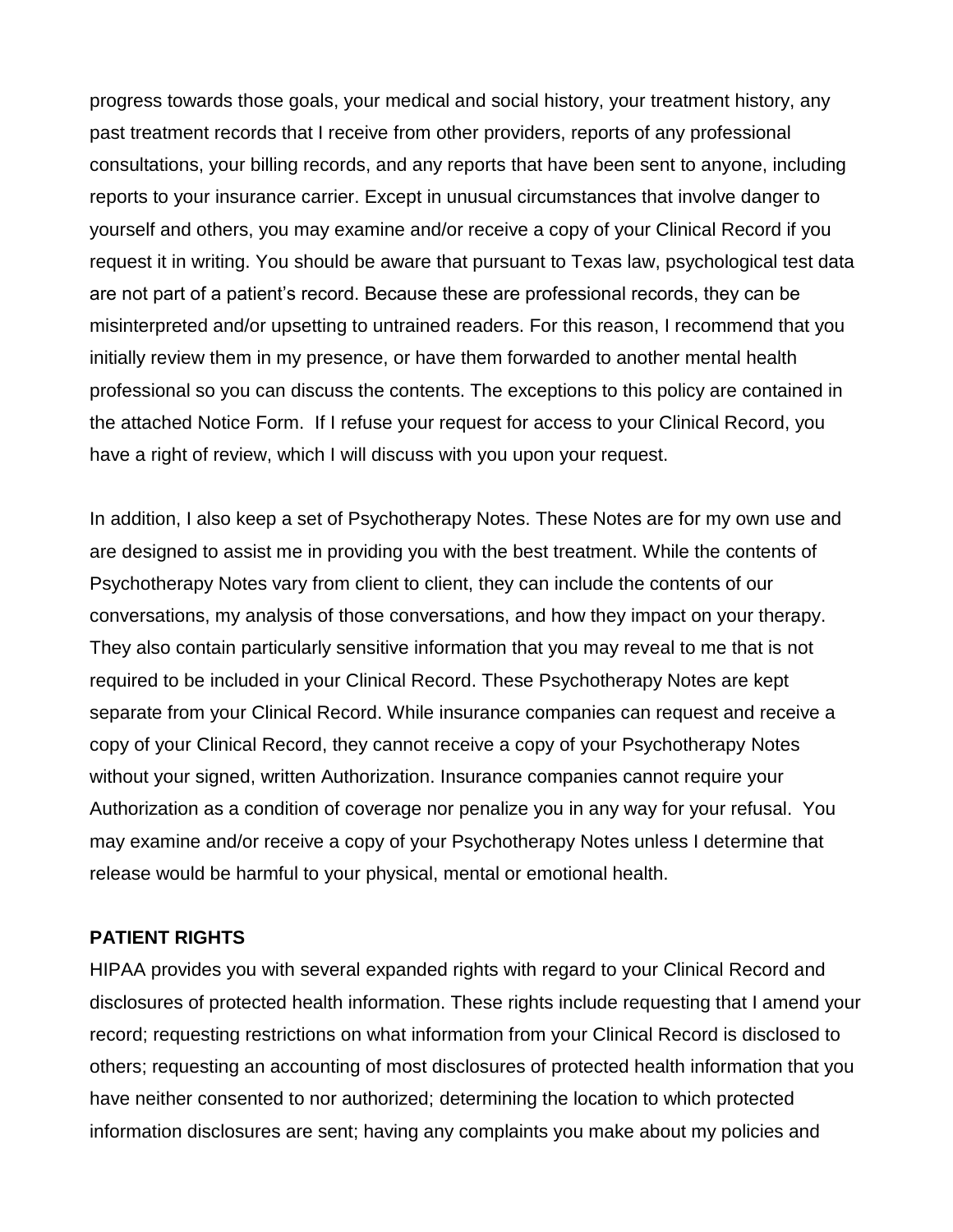procedures recorded in your records; and the right to a paper copy of this Agreement, the attached Notice form, and my privacy policies and procedures.

### **MINORS & PARENTS**

Patients under 18 years of age who are not emancipated and their parents should be aware that the law may allow parents to examine their child's treatment records. However, if the treatment is for suicide prevention, chemical addiction/dependency, or sexual, physical, or emotional abuse, the law provides that parents may not access their child's records. For children between 14 and 18, because privacy in psychotherapy is often crucial to successful progress, particularly with teenagers, it is my policy to request an agreement from the patient and his/her parents that the parents consent to give up their access to their child's records. If they agree, during treatment, I will provide them only with general information about the progress of the child's treatment, and his/her attendance at scheduled sessions. I will also provide parents with a summary of their child's treatment when it is complete. Any other communication will require the child's Authorization, unless I feel that the child is in danger or is a danger to someone else, in which case, I will notify the parents of my concern. Before giving parents any information, I will discuss the matter with the child, if possible, and do my best to handle any objections he/she may have.

## **DUAL RELATIONSHIPS**

The ethical codes of our profession prohibit dual relationships. This means that I cannot meet with you for social occasions (lunches, weddings, etc.) or be involved in business transactions other than the business of providing you with psychological services. While there may be times when you and I attend the same event, scheduling times or intentionally arranging to meet socially are not allowed by our professional ethics codes.

#### **BILLING AND PAYMENTS**

You will be expected to pay for each session at the time it is held, unless we agree otherwise or unless you have insurance coverage that requires another arrangement. Payment schedules for other professional services will be agreed to when they are requested. In circumstances of unusual financial hardship, I may be willing to negotiate a fee adjustment or payment installment plan.